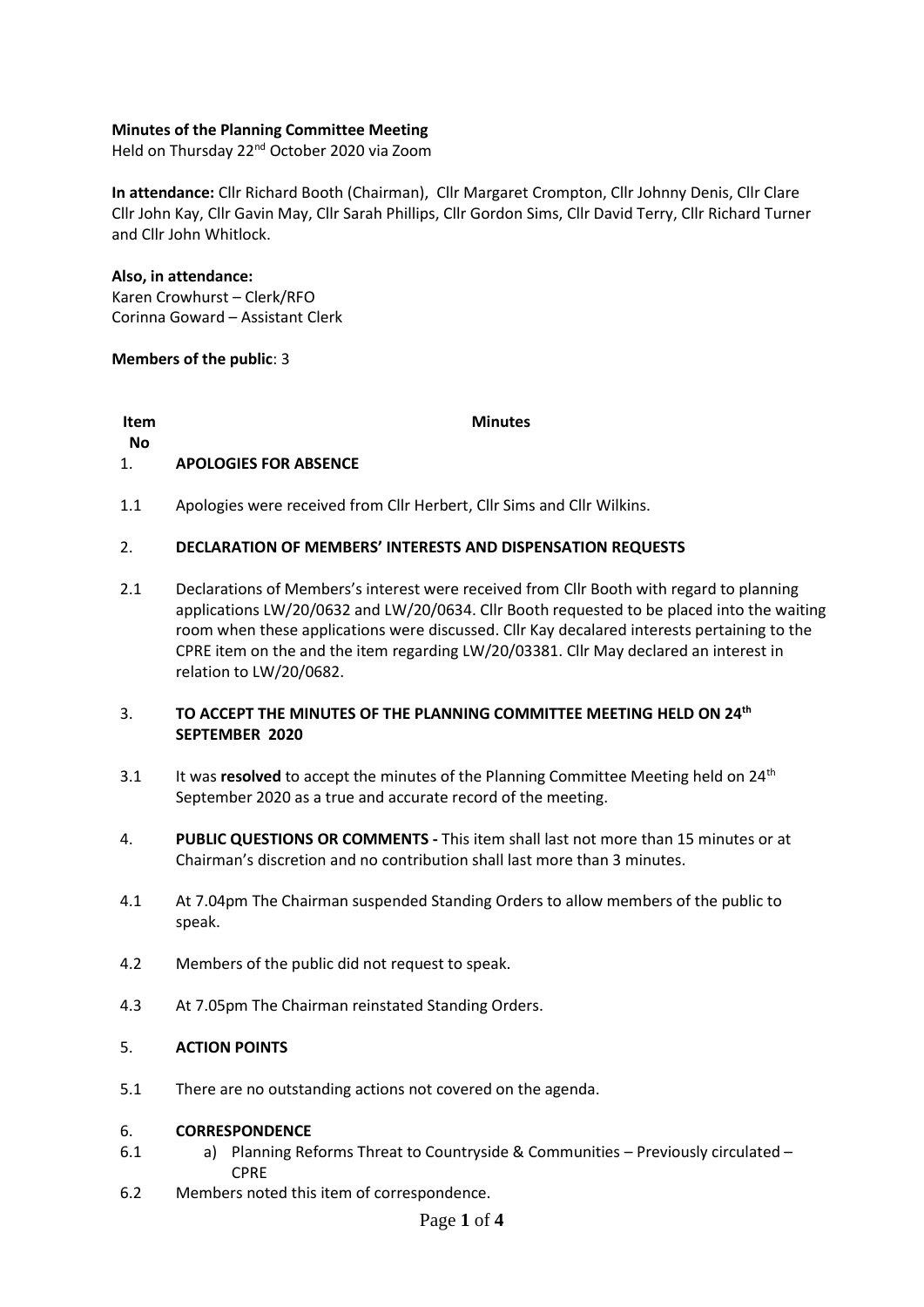- 6.3 b) Lewes District Council Review of Polling Stations- Comments to be submitted by 6<sup>th</sup> November 2020 – Link and covering letter previously circulated
- 6.4 Members noted this item of correspondence.
- 6.5 c) Order Section 247 The Stopping up of Highway (South East) No 24 of the Town and Country Planning Act 1990 – reference LW/20/0338 1 Christie Avenue Ringmer BN8 5JT Extend Curtilage of rear garden to no's 1 & 3 Christie Avenue into the verge along Bishop's Lane, to be used as private garden – Documents previously circulated
- 6.6 Members noted this item of correspondence.
- 6.7 d) To consider any correspondence after this agenda has been published
- 6.8 There was no other correspondence for consideration.

#### 7. **PLANNING APPLICATIONS**

- 7.1 At 7.07pm, Cllr Booth was placed in the waiting room.
- 7.2 At 7.08pm Cllr Denis joined the meeting.
- 7.3 **LW/20/0632 Old Cottage Lewes Road Ringmer East Sussex** Conversion of existing garage with studio over into a 1 bedroom flat.

#### 7.4 **Comments and observations**

Ringmer Parish Council has no objections to this application but would like to draw attention to the parking as there should be parking provision for 5 vehicles at this dwelling.

7.5 **LW/20/0634 Old Cottage Lewes Road Ringmer East Sussex**

Conversion of existing garage with studio over into a 1 bedroom flat.

- 7.6 **Comments and observations** No objections.
- 7.7 Cllr Turner chaired the above 2 items.
- 7.8 At 7.20pm Cllr Booth rejoined the meeting and resumed chairing the meeting.
- 7.9 **LW/20/0653 Brandlesholme Broyle Lane Ringmer BN8 5PG** Single storey partial width rear extension to replace existing conservatory
- 7.10 **Comments and observations** No objections.
- 7.10 **LW/20/0682 Caburn Field Anchor Field Ringmer East Sussex** Revision of plot 20 from Type G House to Type D to maintain 60 drainage easement (original approval reference LW/18/0808
- 7.11 **Comments and observations** No objections.
- 8. **PLANNING CONSENTS, REFUSALS & APPEALS RECEIVED –** further information regarding consents, refusals & appeals recorded in appendix 2
- 8.2 LW/20/0439 38 Christie Avenue Ringmer BN8 5JT – **Permission granted**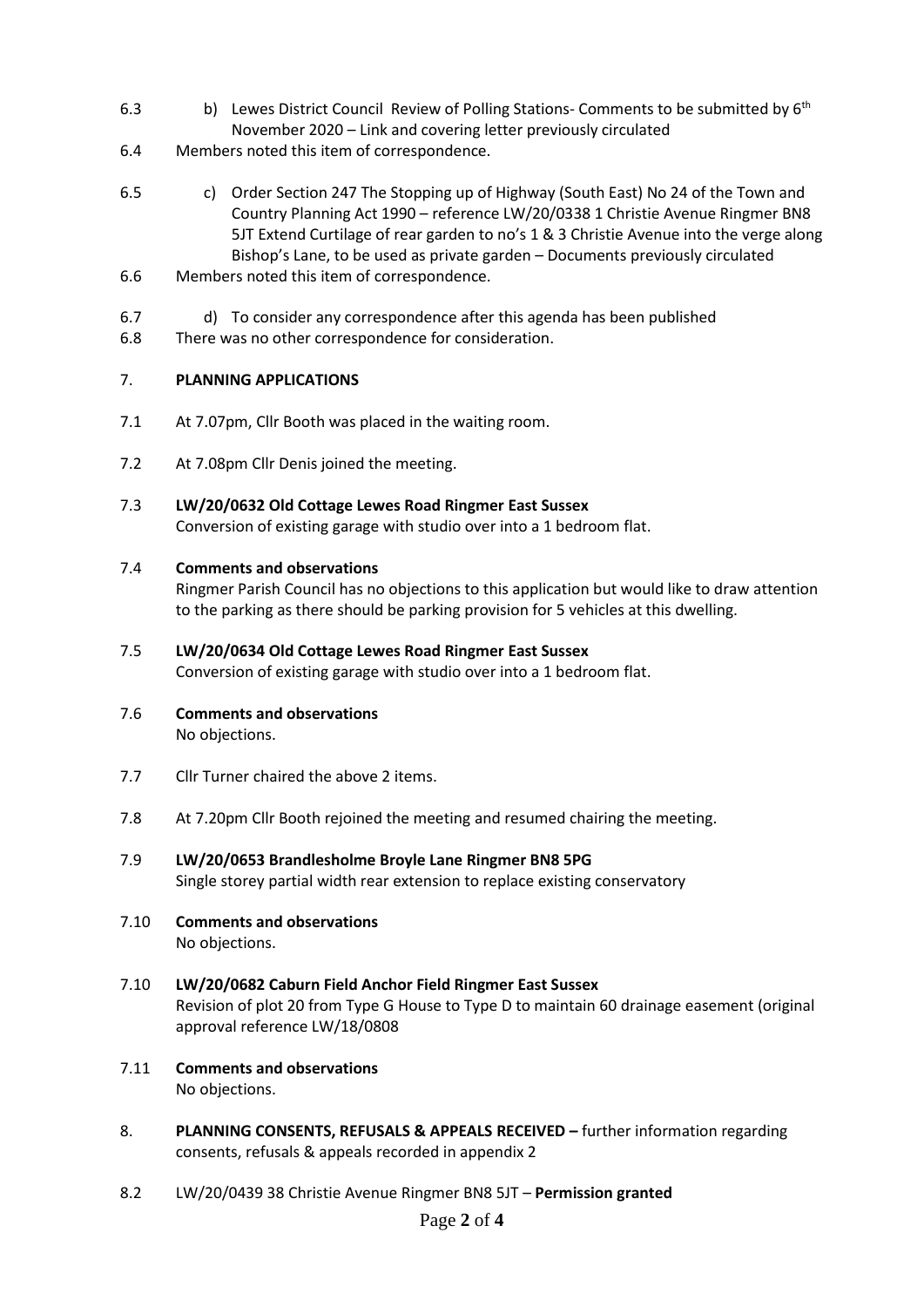# *All decision notices have been previously circulated to all Members*

- 8.3 Members noted the decisions made by Lewes District Council.
- 9. **NEIGHBOURHOOD PLANNING WHITE PAPER – Consultation (Deadline 29<sup>th</sup> October)**
- 9.1 After some discussion it was proposed that Cllr Kay draft the response to this consultation on behalf of Ringmer Parish Council and send the response to the Clerk for submission. This was seconded. All were in favour. It was therefore **resolved** to accept the proposal above.

#### 10. **NEIGHBOURHOOD PLAN DEVELOPMENT**

- 10.1 a) Modifications to existing Neighbourhood Plan
- 10.2 Cllr Kay advised that he is still currently working on the minor amendments and advised that these type of amendments will not require a referendum. Cllr Kay requested an extra month to complete the amendments. Which was agreed. Members urged that this be done in order to move forward.
- 10.3 b) To consider renewing or the creation of a new Neighbourhood Plan and agree any actions arising from this including possibility of appointing a consultant
- 10.4 After a lengthy discussion and considering the protection of the current plan and also knowing what will be included in the Lewes District Councils plan. It was agreed to request the Clerk to approach consultants and in order for the Council to know what each consultant can bring to the mix and deliverability of a new or updated plan. This was taken to a vote the result was 7 for, 0 against and 2 abstensions.
- 10.5 The Clerk suggested a zoom meeting be held with the Head of Planning and the
- 10.6 Neighbourhood Plan Officer to establish the strength of Neigbhourhoods Plans new and old. Members agreed that this would be beneficial.
- 10.7 c) Formation of Working Group
- 10.8 It was **resolved** to form a Steering Group comprising of all Members of the Council and for the office to provide administrative support by taking meeting notes. It was also agreed that the Steering group to meet with the consultants and recommend appointment to the Planning Committee.
- 10.9 d) Terms of reference for the Working Group
- 10.10 It was agreed for the Clerk to draft a Terms of Reference.

#### 11. **ANY REPORTS (BY LEAVE NOT DISCUSSION OR DECISION) ON PLANNING MATTERS**

11.1 Reports were received regarding;

-

- Cllr Booth standing down as the Chairman of the Planning Committee  $-$  A gratitude of thanks were expressed to Cllr Booth
- Response to Liz Owen regarding youth services in Ringmer
- The email from Cllr Daniels regarding the closure of the Swimming Pool
- The development at Anchor/Caburn Field not adhering to the Construction Management Plan regarding drainage and parking. It was reported that the District Councillor is also looking into this
- Cllr Harpers resignation. Members expressed their thank yous for all his hard work
- This meeting be the last one for the Assistant Clerk. All expressed their thanks.

# 12. **ITEMS FOR REFERRAL TO NEXT AGENDA OR APPROPRIATE COMMITTEE**